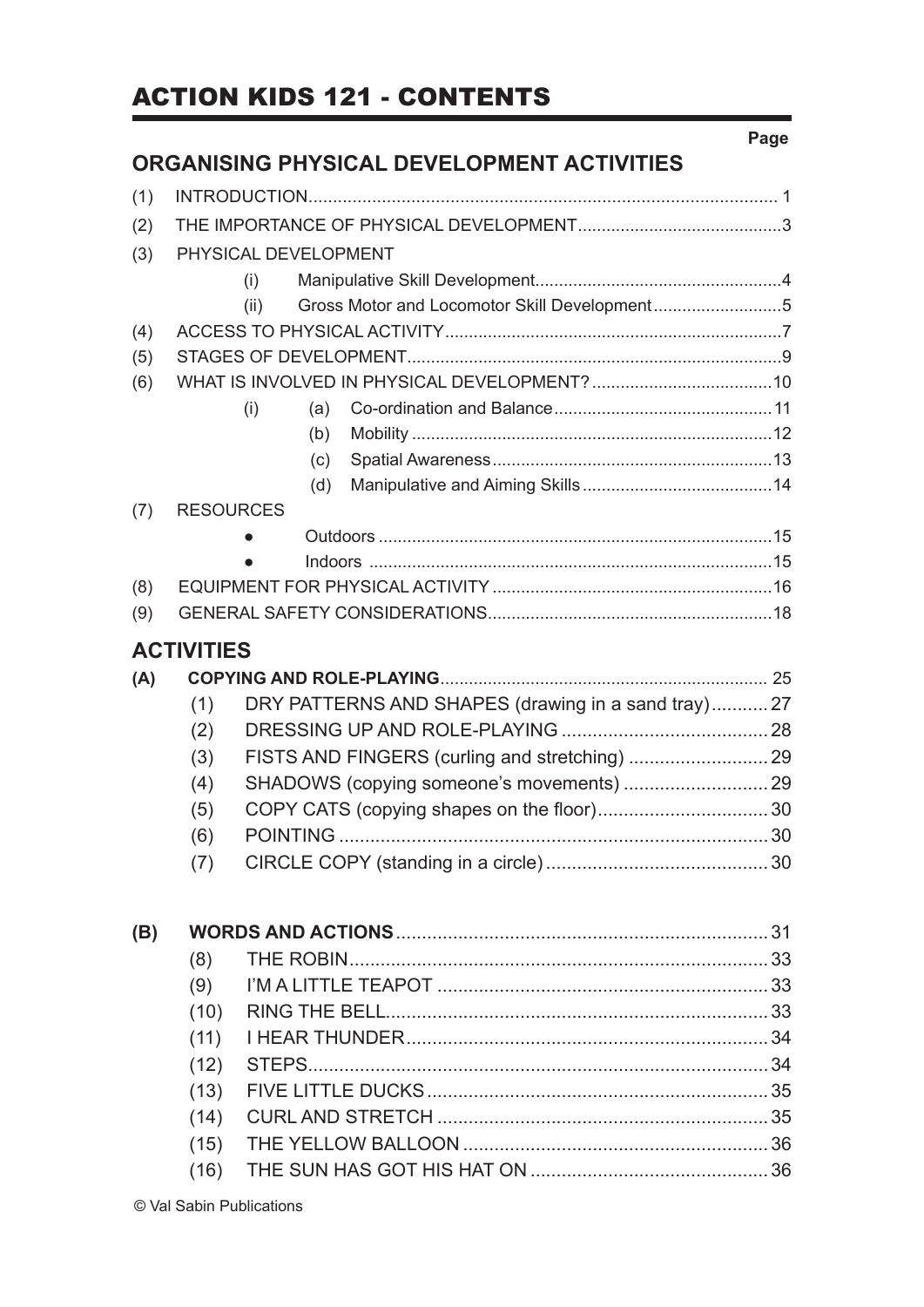|     |                                            | Page |
|-----|--------------------------------------------|------|
| (C) |                                            |      |
|     |                                            |      |
|     |                                            |      |
|     | (19) HERE WE GO ROUND THE MULBERRY BUSH 39 |      |
|     |                                            |      |
|     |                                            |      |
|     |                                            |      |
|     |                                            |      |

| (E) |      |                                             | 47 |
|-----|------|---------------------------------------------|----|
|     |      |                                             |    |
|     |      |                                             |    |
|     |      |                                             |    |
|     |      |                                             |    |
|     | (33) | PROGRESSIVE TASKS FOR DEVELOPING FOOTWORK51 |    |
|     | (34) |                                             |    |
|     |      |                                             |    |
|     |      |                                             |    |
|     |      |                                             | 54 |
|     | (38) |                                             |    |
|     |      |                                             |    |
|     |      |                                             |    |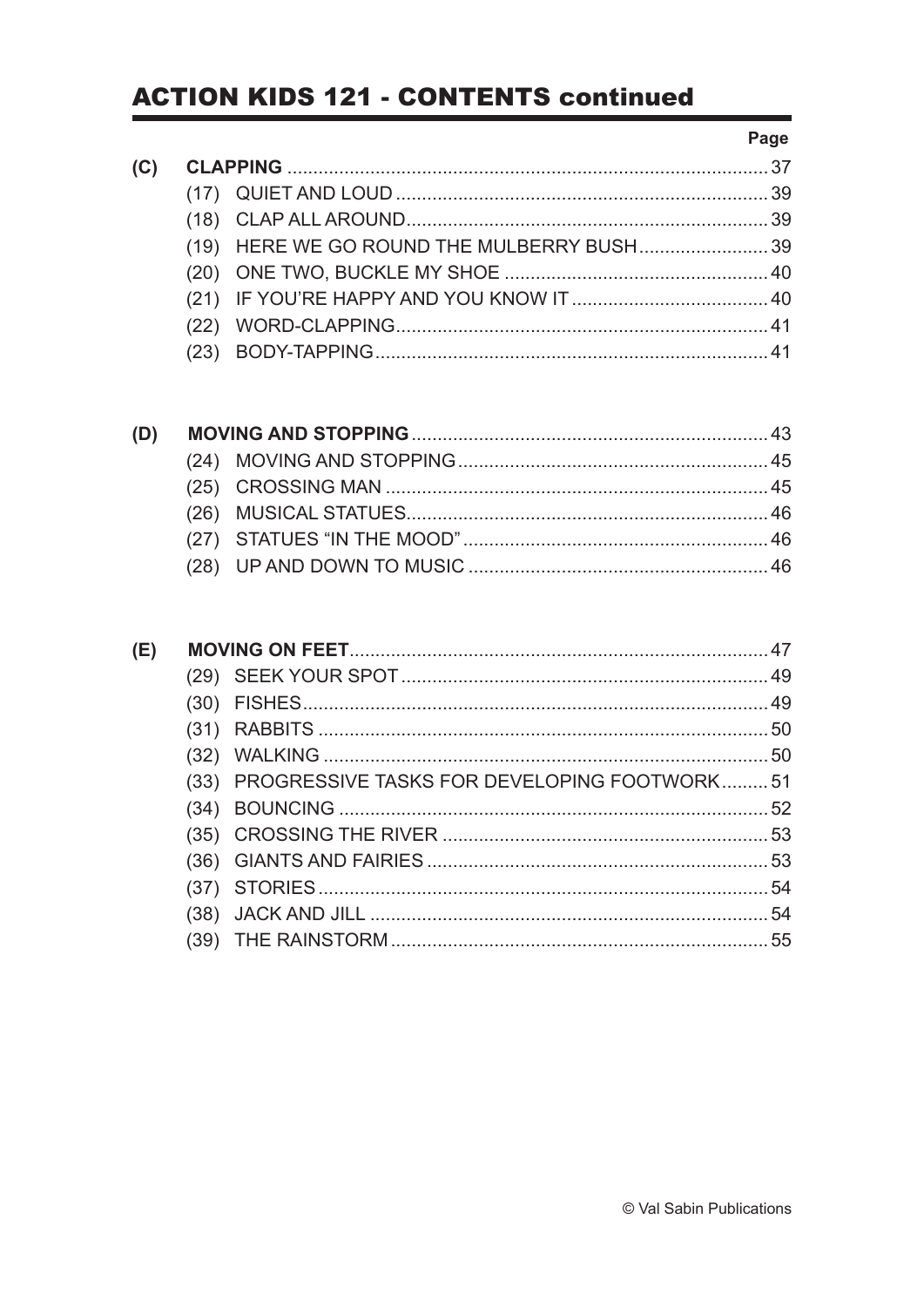#### Page

| (F) |      |  |
|-----|------|--|
|     | (40) |  |
|     |      |  |
|     |      |  |
|     |      |  |
|     | (44) |  |
|     | (45) |  |
|     |      |  |

| (G) |      |                                           |  |
|-----|------|-------------------------------------------|--|
|     | (46) |                                           |  |
|     | (47) | SHAMPOO/BUBBLE BATH/WASHING-UP LIQUID  65 |  |
|     | (48) |                                           |  |
|     | (49) |                                           |  |
|     | (50) |                                           |  |
|     | (51) |                                           |  |
|     | (52) |                                           |  |
|     | (53) |                                           |  |
|     | (54) |                                           |  |
|     |      |                                           |  |

| (H) |      |                                              |  |
|-----|------|----------------------------------------------|--|
|     | (55) |                                              |  |
|     | (56) |                                              |  |
|     | (57) |                                              |  |
|     | (58) |                                              |  |
|     | (59) |                                              |  |
|     |      | PROGRESSIVE TASKS FOR DEVELOPING BOUNCING 74 |  |
|     |      |                                              |  |

| (1) |  |  |
|-----|--|--|
|     |  |  |
|     |  |  |
|     |  |  |
|     |  |  |
|     |  |  |
|     |  |  |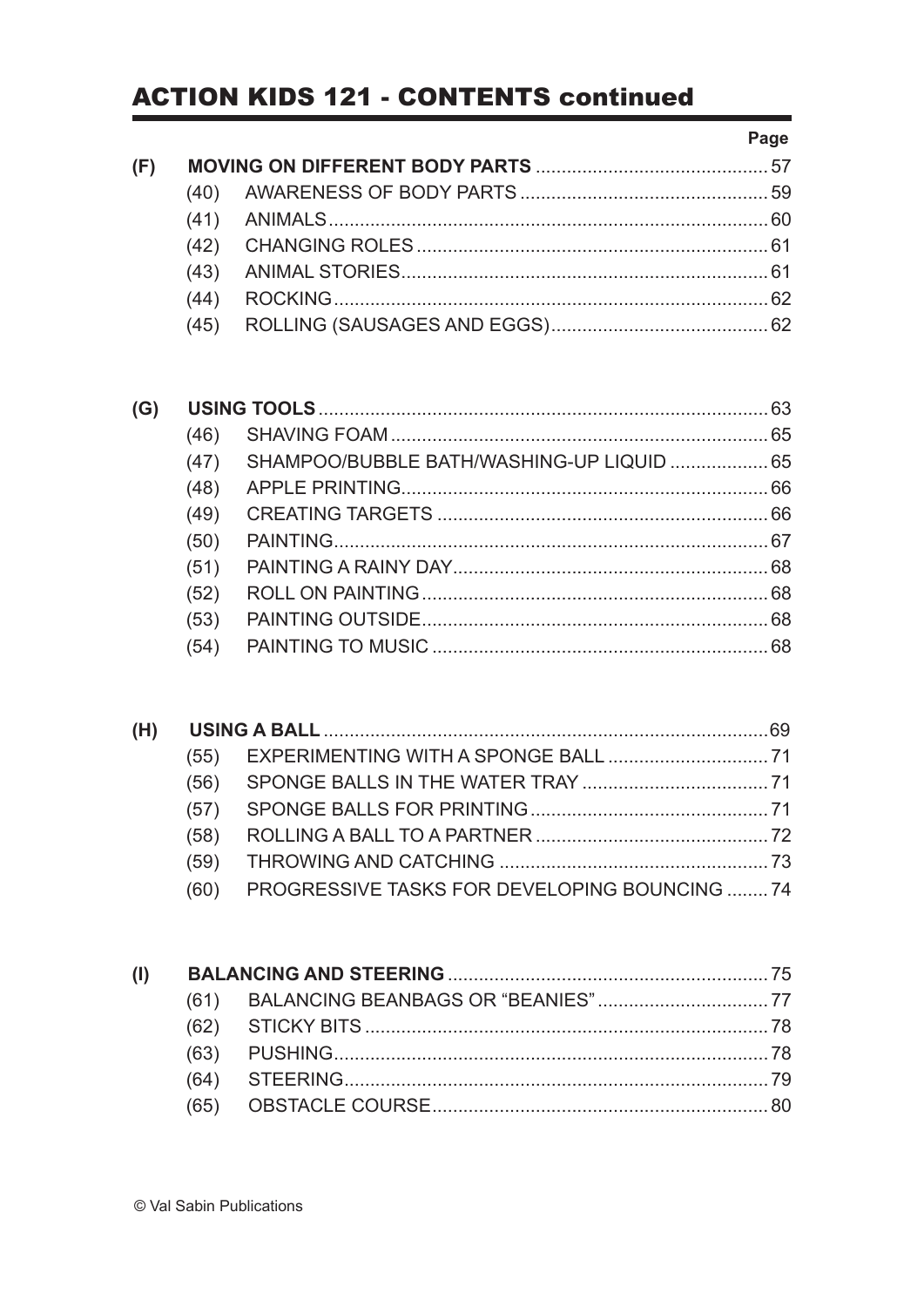|     |      |                                         | Page |
|-----|------|-----------------------------------------|------|
| (J) |      |                                         |      |
|     | (66) |                                         |      |
|     | (67) |                                         |      |
|     | (68) |                                         |      |
|     | (69) | PROGRESSIVE TASKS FOR DEVELOPING        |      |
|     |      |                                         |      |
|     | (70) |                                         |      |
|     |      | THROWING AT, INTO, OR OVER A TARGET  86 |      |
|     |      |                                         |      |

| (K) |      |  |
|-----|------|--|
|     |      |  |
|     | (73) |  |
|     | (74) |  |
|     | (75) |  |
|     | (76) |  |
|     | (77) |  |
|     | (78) |  |
|     | (79) |  |
|     |      |  |
|     |      |  |

| (L) |      |  | 91 |
|-----|------|--|----|
|     | (81) |  |    |
|     | (82) |  |    |
|     | (83) |  |    |
|     | (84) |  |    |
|     | (85) |  |    |
|     | (86) |  |    |
|     | (87) |  |    |
|     | (88) |  |    |
|     | (89) |  |    |
|     | (90) |  |    |
|     | (91) |  |    |
|     |      |  |    |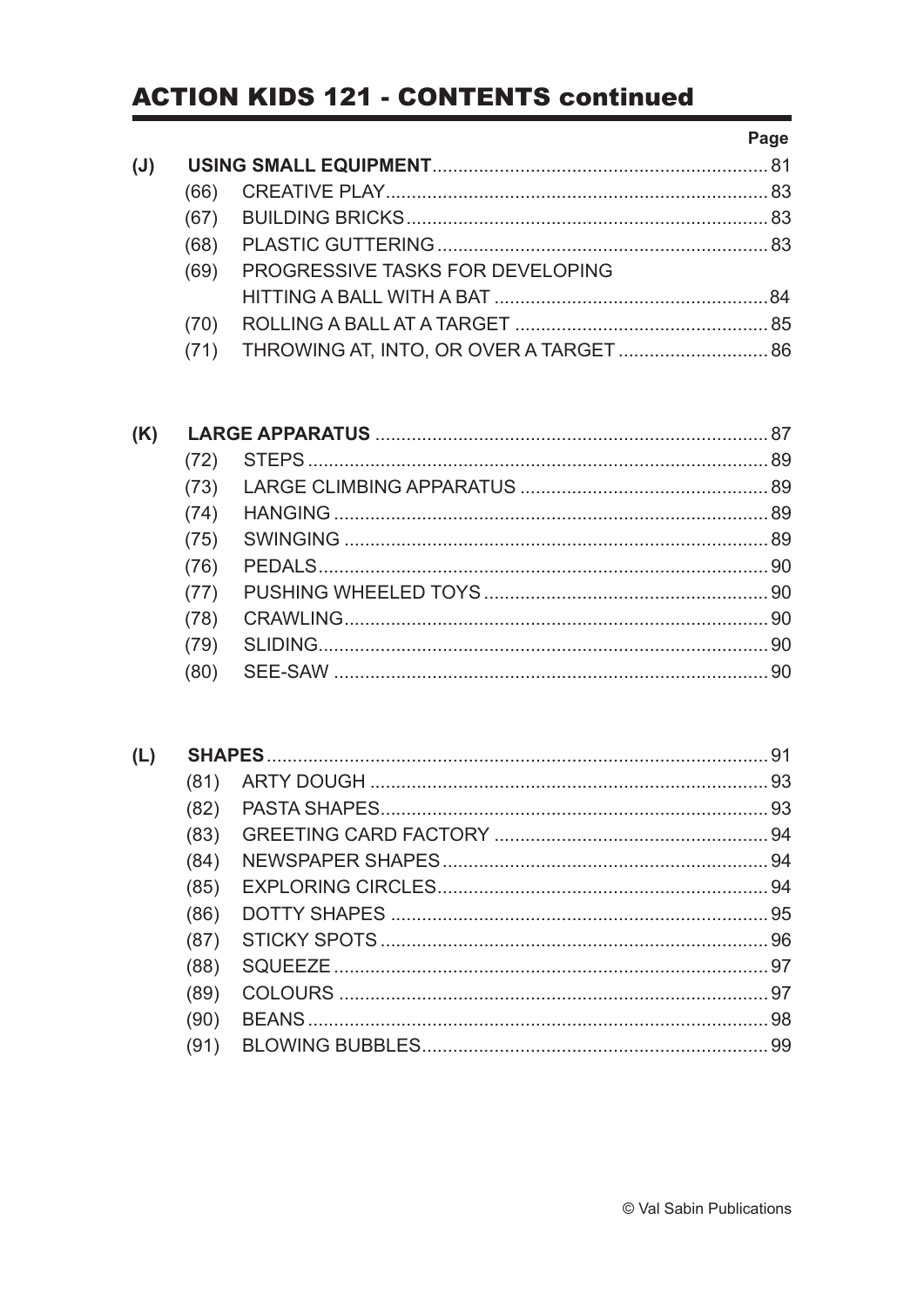#### Page

| (M) | <b>WIGGLING AND WRIGGLING</b> |  |  |
|-----|-------------------------------|--|--|
|     | (92)                          |  |  |
|     | (93)                          |  |  |
|     | (94)                          |  |  |
|     | (95)                          |  |  |
|     | (96)                          |  |  |
|     | (97)                          |  |  |
|     |                               |  |  |

| (N) |                                             |  |
|-----|---------------------------------------------|--|
|     |                                             |  |
|     |                                             |  |
|     |                                             |  |
|     | (102) RESPONDING TO DIFFERENT RHYTHMS 111   |  |
|     |                                             |  |
|     | (104) RESPONDING TO MOODS AND EMOTIONS  113 |  |
|     |                                             |  |

| (O) | MATCHING, GROUPING, SORTING AND FILLING  115 |  |
|-----|----------------------------------------------|--|
|     |                                              |  |
|     |                                              |  |
|     |                                              |  |
|     |                                              |  |
|     |                                              |  |
|     |                                              |  |
|     |                                              |  |
|     |                                              |  |
|     |                                              |  |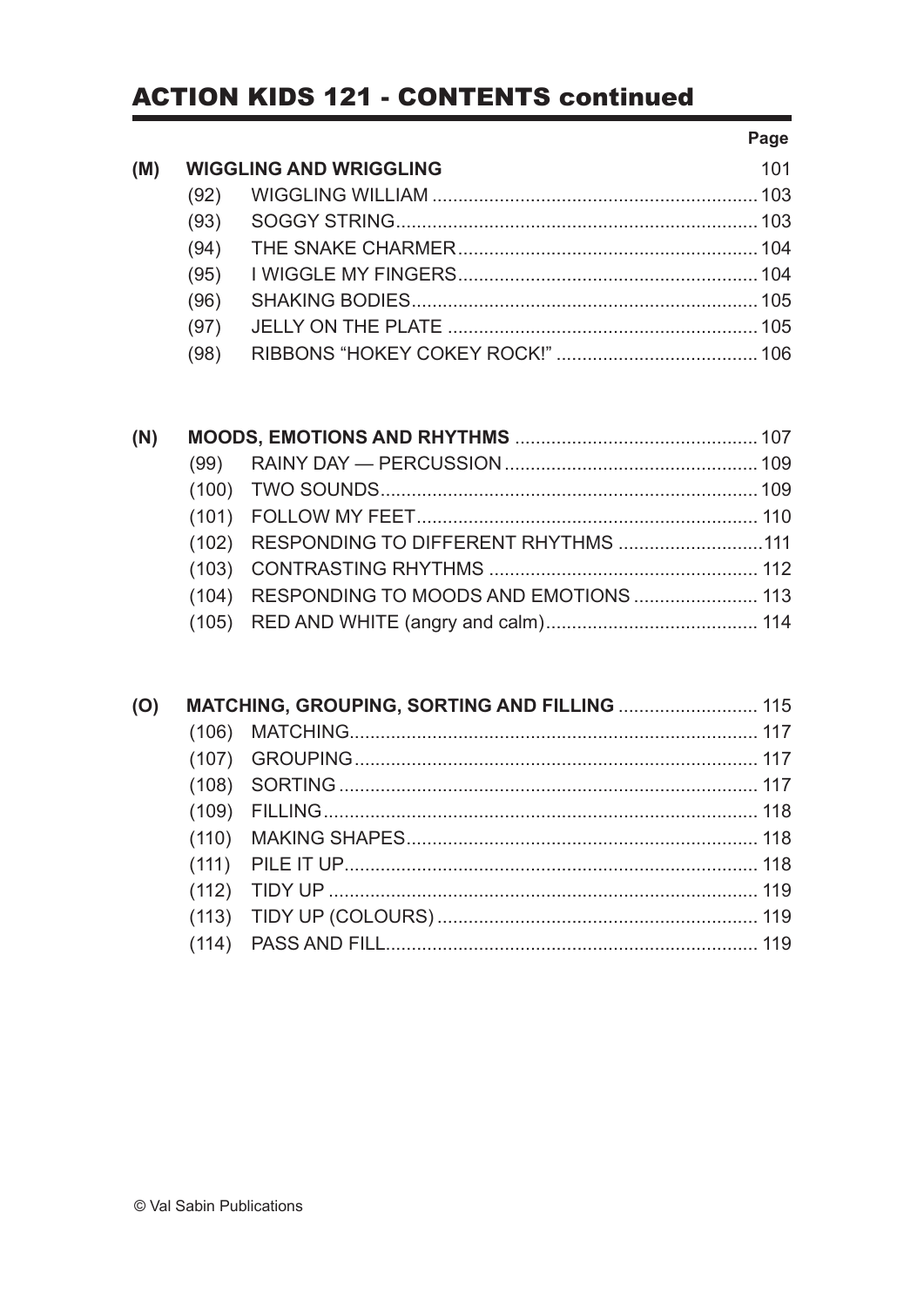#### Page

| (P) |       |                                         | 121 |
|-----|-------|-----------------------------------------|-----|
|     |       |                                         |     |
|     | (115) |                                         |     |
|     | (116) |                                         |     |
|     | (117) |                                         |     |
|     | (118) |                                         |     |
|     | (119) |                                         |     |
|     | (120) |                                         |     |
|     | (121) |                                         |     |
|     | (122) | GIANTS AND FAIRIES / TOM AND JERRY  128 |     |
|     | (123) |                                         |     |
|     | (124) |                                         |     |
|     | (125) |                                         |     |
|     | (126) | SHAKE THE CRUMBS OFF THE TABLECLOTH"130 |     |

| (B) | WHAT do we assess and WHEN do we assess? 139 |  |
|-----|----------------------------------------------|--|
|     |                                              |  |
|     |                                              |  |
|     |                                              |  |

| Alphabet letters are accompanied by drawings which could be |
|-------------------------------------------------------------|
| photocopied and coloured by the children.                   |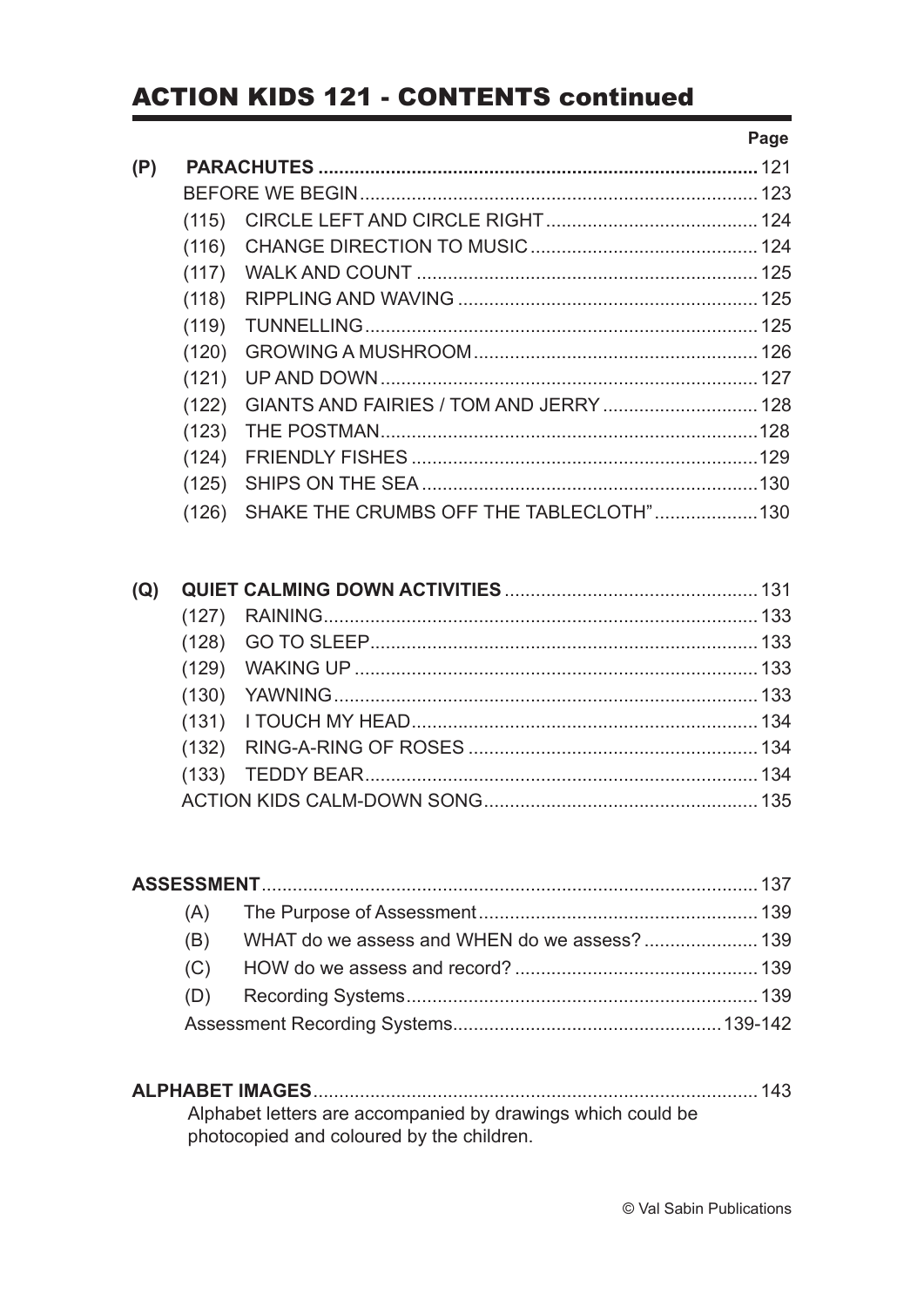## (1) INTRODUCTION

Many of a young child's most valuable learning experiences will continue to take place with their parents or carers at home. However, an ever-increasing number of children are spending more time with nannies and carers, or in a range of settings including play groups, day nurseries, nursery units, private nursery schools, as well as nursery and reception units in primary schools. The activities in this publication will be appropriate for use in any of these settings or at home. The Early Years Foundation Stage statutory framework for children sets the standards for development, learning and care for children from birth to 5 years of age. Any Early Years provider must ensure that provision meets the learning and development requirements as specified in the EYFS.

### THE EYFS PROFILE

Children's attainment at the end of the EYFS is summarised and described in the early years profile and is based on on-going observation and assessment in three Prime areas and for specific areas of learning and the three learning characteristics.

#### **The Prime Areas of Learning**

- Communication and Language
- Physical Development
- Personal, Social & Emotional

#### **The Specific Areas of Learning**

- Literacy
- Mathematics
- Understanding the World
- Expressive Arts & Design

#### **The Learning Characteristics**

- Playing & Exploring engagement
- Active Learning motivation
- Creating & Thinking critically thinking.

There are 17 Early Learning goals covering the seven areas of learning which describe what children should be able to do by the time they reach 5 years and assessments are made using them.

Whatever the age of the children in your group, or at home, it is obvious that these areas form the essential core of teaching and learning.

This publication focuses particularly on the Physical Development area of learning. There should be a recognition, however, that provision of appropriate learning experiences for physical development will encourage and enable children to extend, not only their physical mobility and dexterity, but also their thinking, understanding, imagination, communication and language, numeracy and shape. Particular importance is attached to Personal, Social and Emotional Development in the National Curriculum and, indeed, it can be nurtured during all activities, whatever the focus.

If you are working in a setting which needs to deliver to the Early Learning Goals then there should be a system of planning in place and during inspections evidence of planning should be available. Careful planning is required to provide a balanced curriculum across all areas of learning which suits both your children and your setting.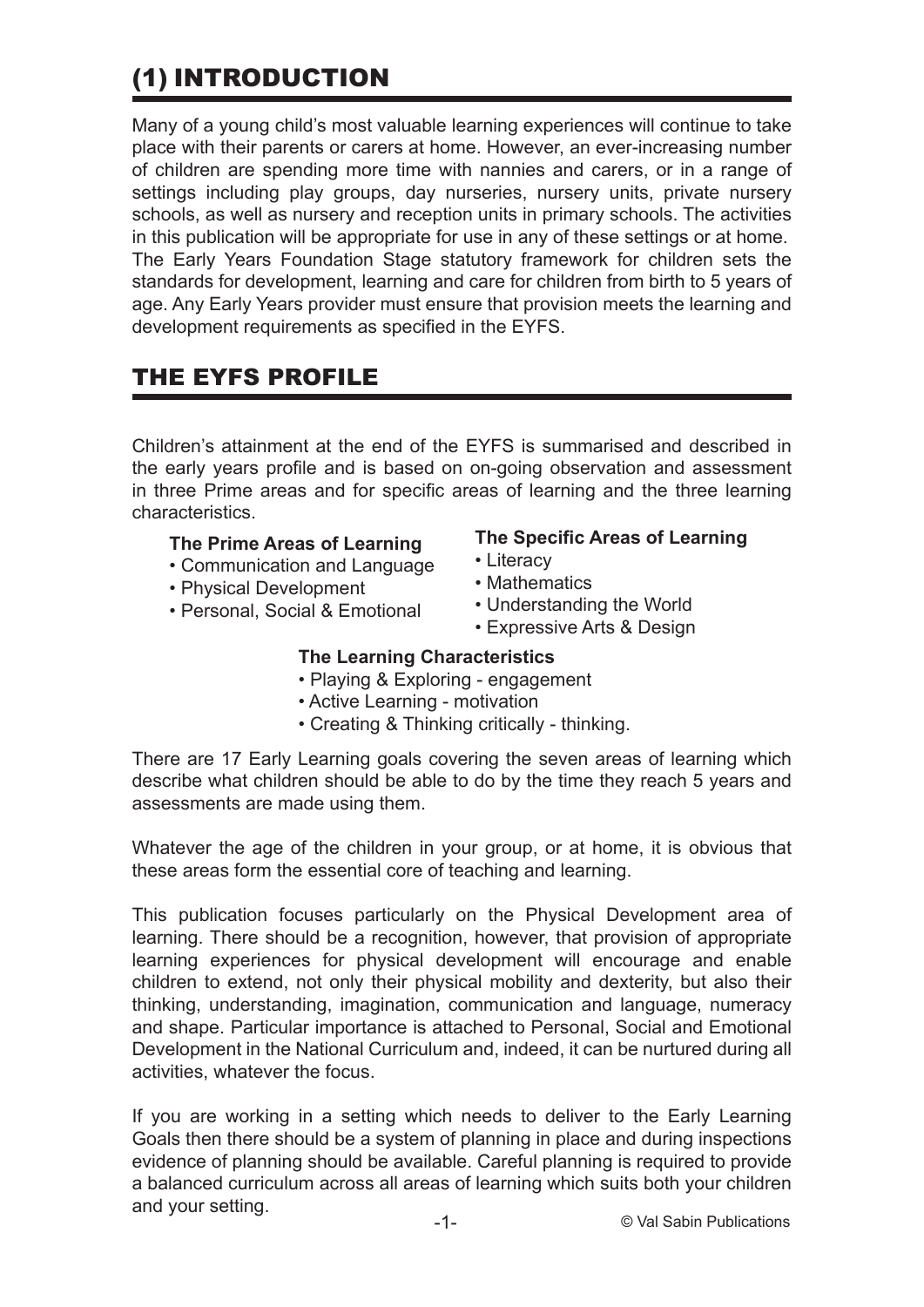Effective planning can help identify gaps in your provision and improve further teaching as well as help with the assessment process.

It is vitally important that all the children in your group have equal access to the activities and facilities, regardless of their gender, race or abilities. This will often mean that children with special needs will require specially matched activities. *(Pages 7 and 8 will give further guidance on inclusion.)*

The learning environment must be safe *(Health and Safety considerations must be met)* whilst still allowing children access and the opportunity to develop imagination in their movement.

One of the most useful resources in any setting is an open space indoors. If this is not always available, consider clearing a part of the room several times a week, or once a day to enable children to indulge in rough and tumble, dance, move to music, play games, use larger equipment, or purely to sit and sing rhymes. *(Preferably this space should be carpeted!)*

Young children cannot be expected to sit still and concentrate for any length of time, so engaging in action rhymes and a varied programme of activities will enable them to concentrate for longer- periods.

Providing opportunities for regular and frequent physical activity extends also to the outdoor environment. The space must be safe to use and any outdoor clothing which is worn during these activities should be safe and sensible.

Children need to be given plenty of time to explore, experiment and refine movements and actions unhurriedly in a well-planned and resourced learning environment. *(See pages 15, 16 and 17 for resources and equipment.)*

When referring to the indoor and outdoor space, safety obviously becomes a concern. Young children need careful and constant supervision and you should be aware of any health conditions concerning the children in your care. Try to anticipate hazards and be always on the alert. If sand or water is spilled, clean it up immediately to prevent accidents and always keep the room tidy and clean. Make sure that models and building bricks are constructed in a safe place *(i.e. not behind a door!)* and ensure that all materials are suitable for the age range. Supervise children closely when sharp objects or heat sources are being used. Before embarking on any outing, check with the Local Authority on the correct adult to child ratio.

Parents and carers are the most important people in a young child's life and the experiences and values which a child brings from home should complement the playgroup, nursery or pre-school experiences. Working closely with parents and carers will enrich the development of the child, and an integrated system can involve and support them in the education of their children.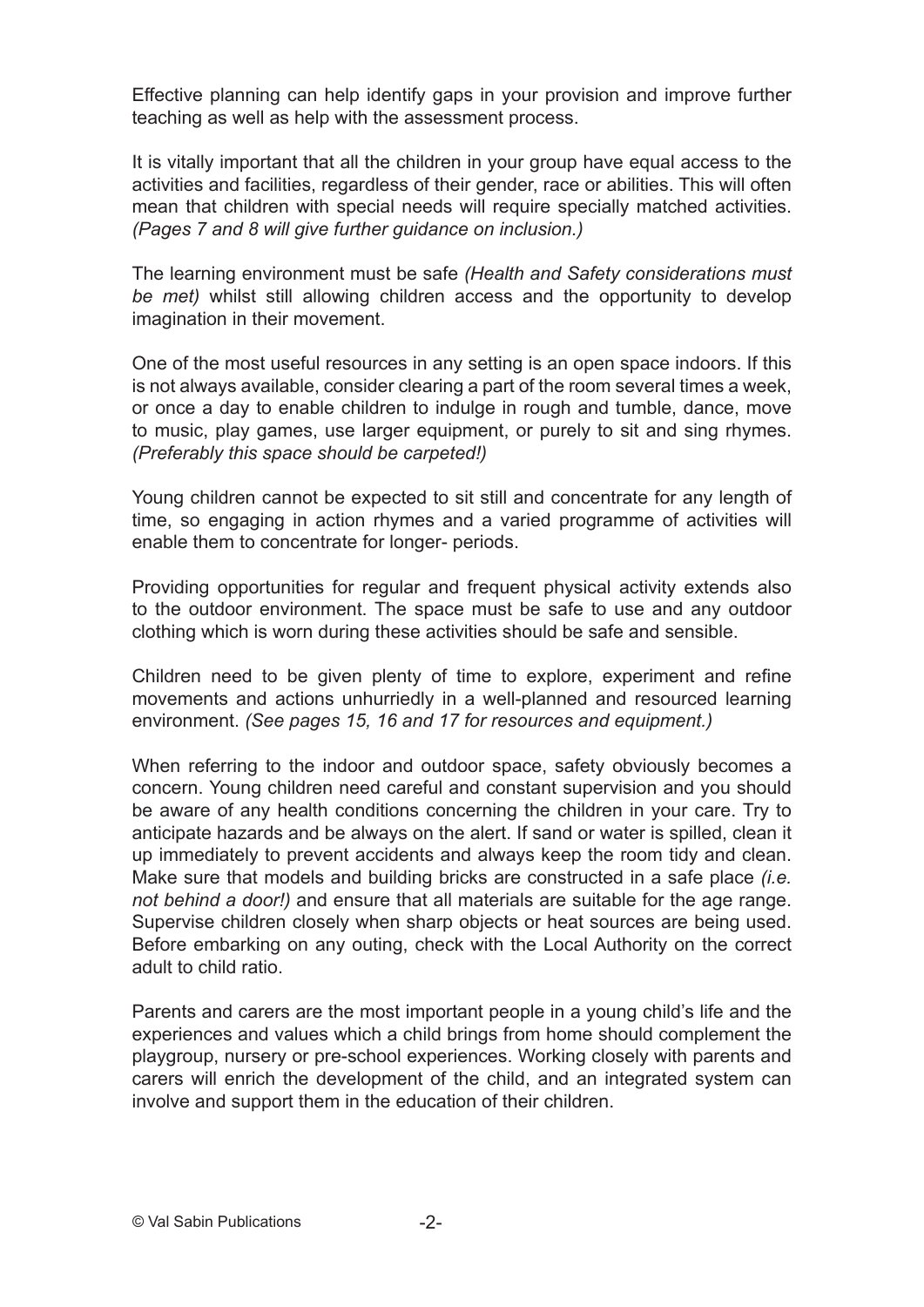## (4) ACCESS TO PHYSICAL ACTIVITY

All children should have equal access and opportunity to benefit from physical activities. Participation can provide a wide variety of experiences ranging from the sheer enjoyment of running, jumping and climbing, to the interest and pleasure of imaginative play or to developing social skills and language. Observation of children at play reveals how much they enjoy physical activity and "showing off' what they can do builds self-esteem and develops self-confidence.

#### Physical or developmental disabilities

The benefit and enjoyment derived from successful participation is equally important for those children who have physical or developmental disabilities. It is important to find ways of including rather than excluding young disabled children. Discover what children can do and build from there. In many cases being able to select appropriate equipment for their own level of achievement is all that will be necessary to ensure their full inclusion. However, it may also be necessary to make adaptations to the equipment or the environment to allow access for the more physically disabled children.

If children have more serious mobility problems or move with artificial aids some of the following ideas may help with inclusion.

- Any aiming games could be made more accessible if the children have a ball attached by string or elastic to their wrist. This will enable them to throw the ball at the target then retrieve it by pulling the string or elastic.
- Many of the activities could be performed seated instead of standing.
- For steering activities, spaces between the slalom will need to be wider and the type of equipment more easily controlled, e.g. larger, softer balls.
- For games which require objects to be placed on, or be picked up from the floor, a container could be placed on a chair thus raising the "floor" and making the game more accessible
- Try to give young disabled children success before making the activity more challenging.

#### Visual impairment and hearing impairment

Visually impaired children will need more verbal and tactile "clues" and instructions whilst hearing impaired children will need more visual "clues", signals or signs. Visually impaired children can respond more easily and naturally to voice, percussion and music. Therefore, some of the following ideas may aid inclusion.

Effective use should be made of equipment which has some "sound" to it, e.g. a "bell-ball" or a balloon or "balzac" ball with rice in it.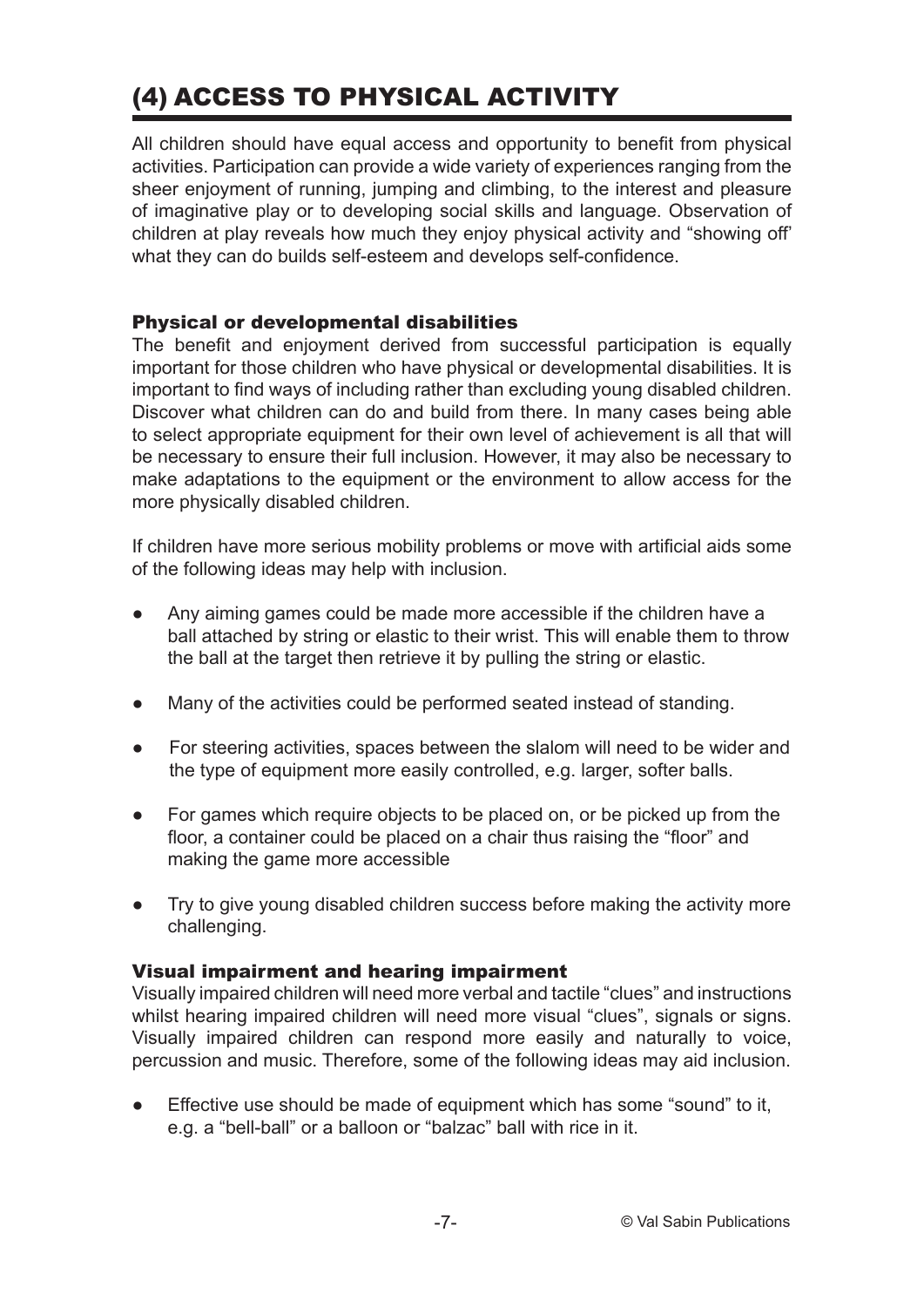### "THE ACTION KIDS WARM-UP SONG"

The Action Kids warm-up song can be used to warm children up and get their bodies moving at the start of **any** activity session.

To ensure children are active throughout the song, there are suggested movements to accompany the different sections. These movements and actions can be used as they are written, or adapted by the group.Children should become familiar with the short version of the Action Kids Song *(Track 36)* before moving on to the full version *(Track 37)*.

- Track 36 **Short version of Action Kids warm-up**. (Chorus, Verse 1, free activity, chorus.)
- Track 37 **Full version of Action Kids warm-up**. (Chorus, Verse 1, free activity, chorus, verse 2, free activity, chorus.)

### **"Action Kids Chorus"**



**"We are the Action Kids, Action Kids, Action Kids We are the Action Kids, we're always on the move."**

*(Children hold their hands and arms above their heads and sway them from side to side, on the spot or on the move)*



**"Are we healthy – YES WE ARE!" "Are we happy – YES WE ARE!"**

*(On the question they stand with hands on hips – on the answer they jump into a high and wide stretched position)*

**"We can stretch and bend and move We can play and dance and groove"**

*(In their own time or copying the practitioner, they stretch both arms high, then curl them up to their chest. They repeat the stretch or curl and stretch into different places around the body bouncing if they wish)*

# **"We are the Action Kids, Action Kids have FUN"**

(Raise arms and sway them from side to side then up into a high wide stretch on "FUN")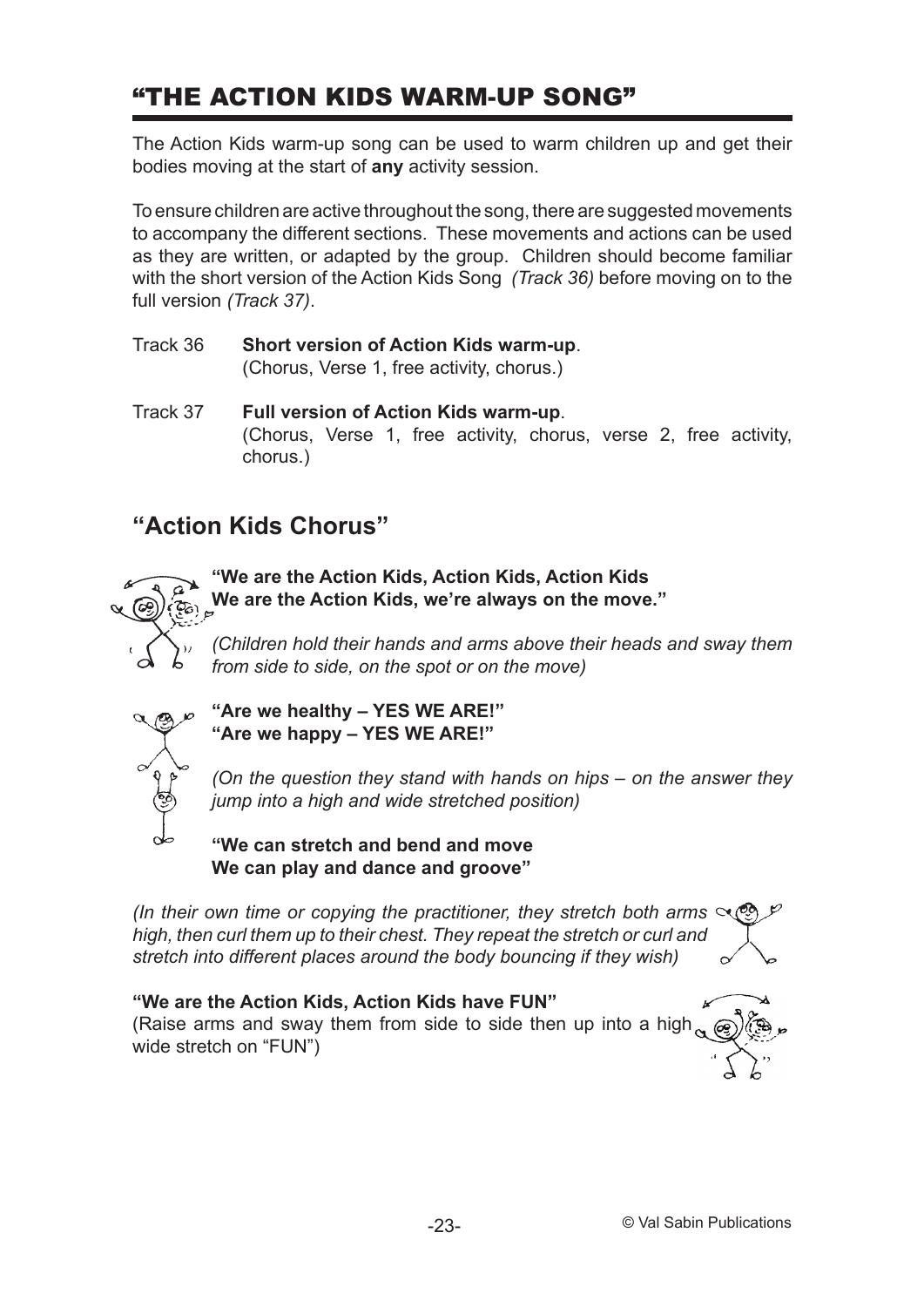## (2) DRESSING UP AND ROLE-PLAYING

The practitioner takes out the dressing-up collection and places it, unsorted, beside her, with the children sifting in front of her on the carpet area. Items are taken out of the container one at a time for children to identify and discuss e.g. their colour and shape, who might wear them or use them, **why** they would wear them or use them and **when** they would wear them or use them. When all, or a selected number of the items have been taken from the box and discussed, the children tidy them up by putting them into suitably labelled containers which are then returned to the imaginative play corner for free play.

Suitable items for the dressing-up boxes could include:-

hats, scarves, shawls, lengths of fabric, old net curtains, aprons, shirts, T-towels, dusters, dishcloths, small washing-up brush, wigs, notebooks, pencils, costume jewellery, handbags, shopping bags, suitcases, old watches, newspapers, comics and newspapers, selection of shoes, and specific items from a range of cultures.

All items should be clean and regularly washed. Children are encouraged to move about independently and dress up to engage in imaginative role-play.

- For very young children, limit the number of items discussed.
- Children could cut out pictures of bags, hats and shoes from pages of magazines and make collage pictures.

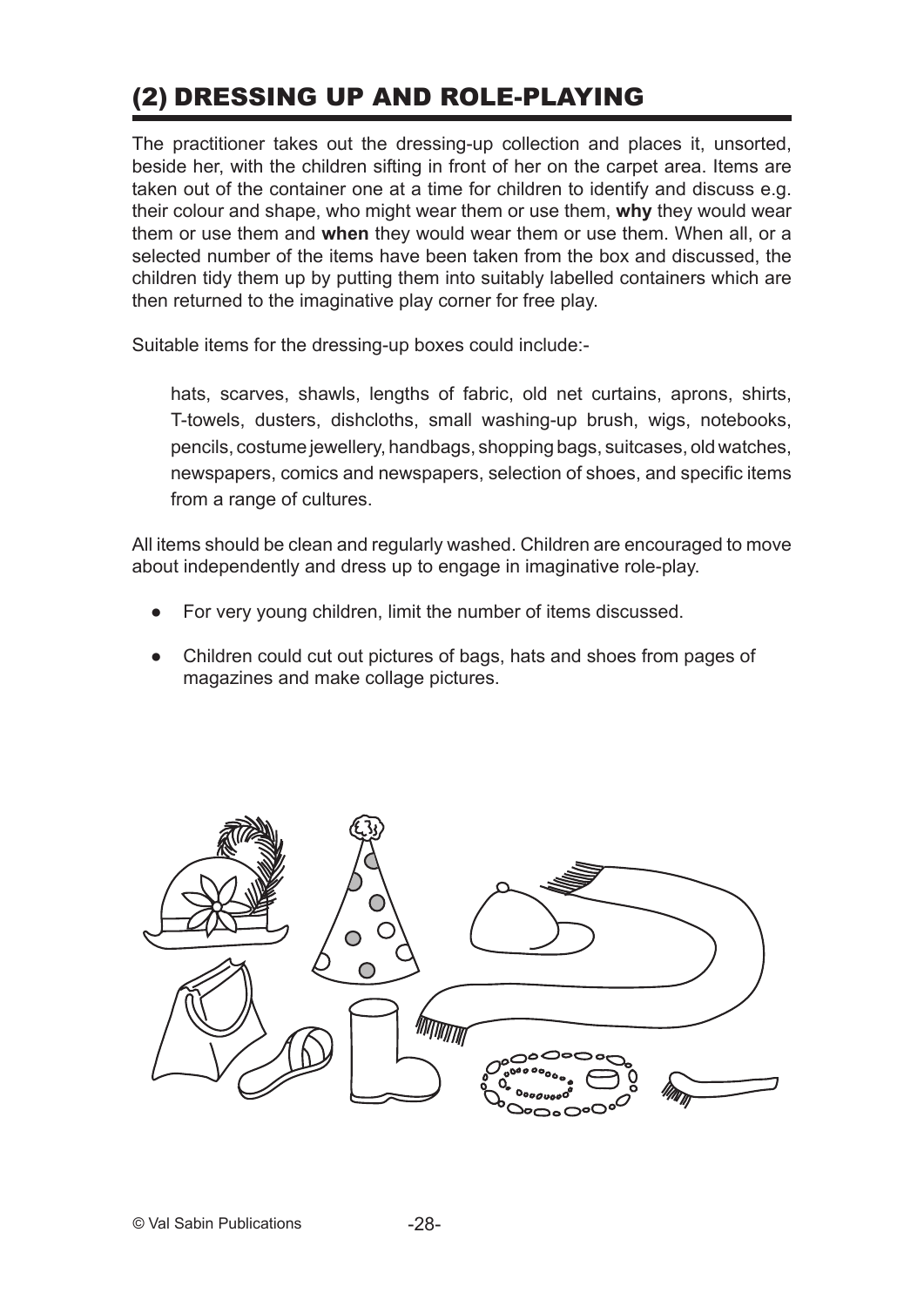## (20) ONE, TWO, BUCKLE MY SHOE

| ONE, TWO            | <b>BUCKLE MY SHOE</b>                  |
|---------------------|----------------------------------------|
| (Clap)              | (Children touch their feet)            |
| THREE, FOUR         | KNOCK AT THE DOOR                      |
| (Clap)              | (Children pretend to knock at a door)  |
| FIVE, SIX           | <b>PICK UP STICKS</b>                  |
| (Clap)              | (Children bend to the floor)           |
| <b>SEVEN, EIGHT</b> | <b>SHUT THE GATE</b>                   |
| (Clap)              | (Children pretend to push a gate shut) |
| NINE, TEN           | A BIG FAT HEN                          |
| (Clap)              | (Children "flap wings")                |
|                     | ္ ၀၀၀ိ ဝ                               |

## (21)IF YOU'RE HAPPY AND YOU KNOW IT

IF YOU'RE HAPPY AND YOU KNOW IT CLAP YOUR HANDS *(clap hands twice)*

IF YOU'RE HAPPY AND YOU KNOW IT CLAP YOUR HANDS *(clap hands twice)*

IF YOU'RE HAPPY AND YOU KNOW IT AND YOU REALLY WANT TO SHOW IT IF YOU'RE HAPPY AND YOU KNOW IT CLAP YOUR HANDS *(clap hands twice)*

Other verses in order are:- STAMP OUR FEET

SHAKE OUR HEADS RUB OUR TUMS KNOCK OUR KNEES

**Musical accompaniment – track 6.**

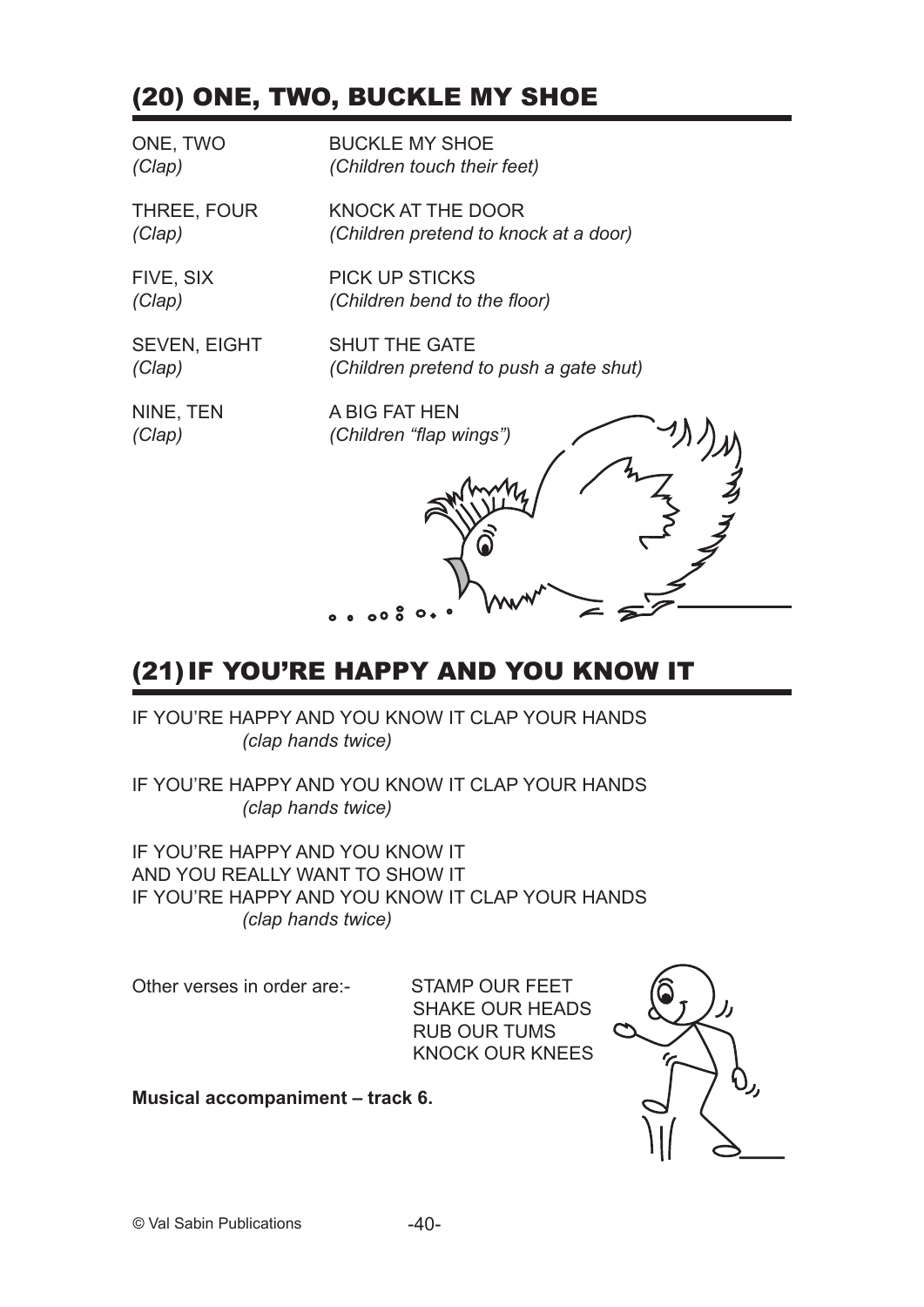## (29) SEEK YOUR SPOT

Each child has a marker and puts it into space *(the adult may have to help with the spacing out).*

Children sit on their own marker.

The practitioner chooses one or two children to leave their markers and walk or run on tip-toes in and out of the remaining children who are still sitting on their markers.

On a signal the children find their way back to their own marker and sit on it.

*(This game could be developed by adding different ways of travelling e.g., bouncing, giant-striding, galloping, monkey-walking etc.)*



## (30)FISHES

Half the group remain sitting as the other half run on tip-toe *(swim like a little fish in a rockpool)* in and out of the seated children *(avoiding the rocks).*

When the practitioner says "the crabs are coming" the children swim back to the safety of their own marker.

*(The game could be coloured by e.g. the children moving in and out of the rocks like crabs on all fours and when the adult calls "the seagulls are coming" they move back to the safety of their marker. The game could be further coloured by changing the shape of the stationary children e.g., they could spread out wide and be starfish).*



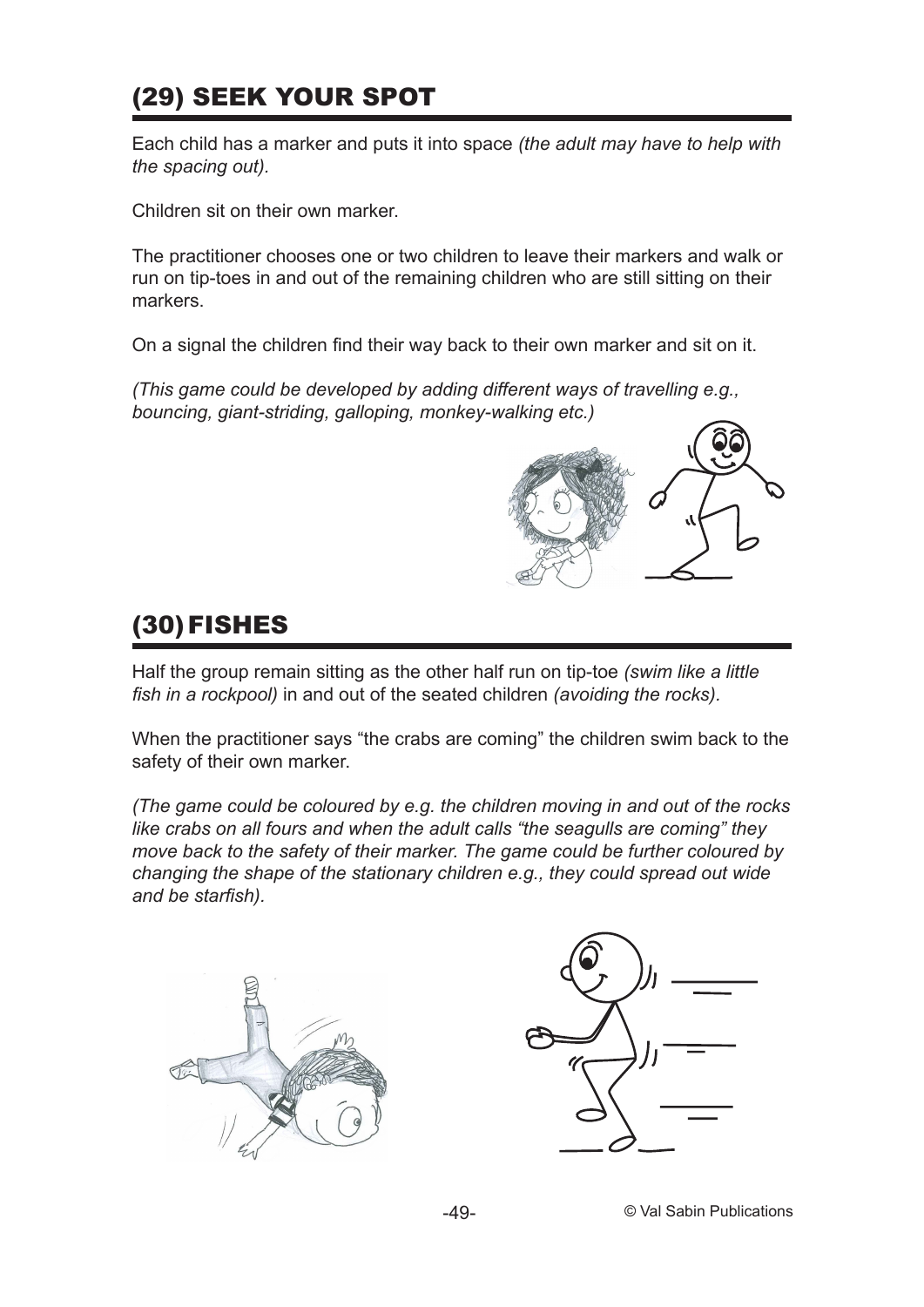## (50)PAINTING

The practitioner puts out a vase of flowers *(e.g. daffodils)* and children are given a flower each to hold. They are encouraged to observe the flower - colour, shape, how it feels etc. and talk about where it might grow, or any experiences they have had with flowers.

Children decide how they want to draw or paint their flower and which tools they want to use *(they can do two different pictures one large and one small).*

*(When very young children first begin using paint it is better to restrict them to two colours e.g. yellow and green.)*

Children are encouraged to make judgements and decide which tools are better for painting large pictures and which are better for painting small pictures.

Old shirts provide very good protection for young artists!

Available tools for painting could include....



all in separate containers, appropriately labelled.

Paintings and drawings could be pasted into the child's own "sketch book".

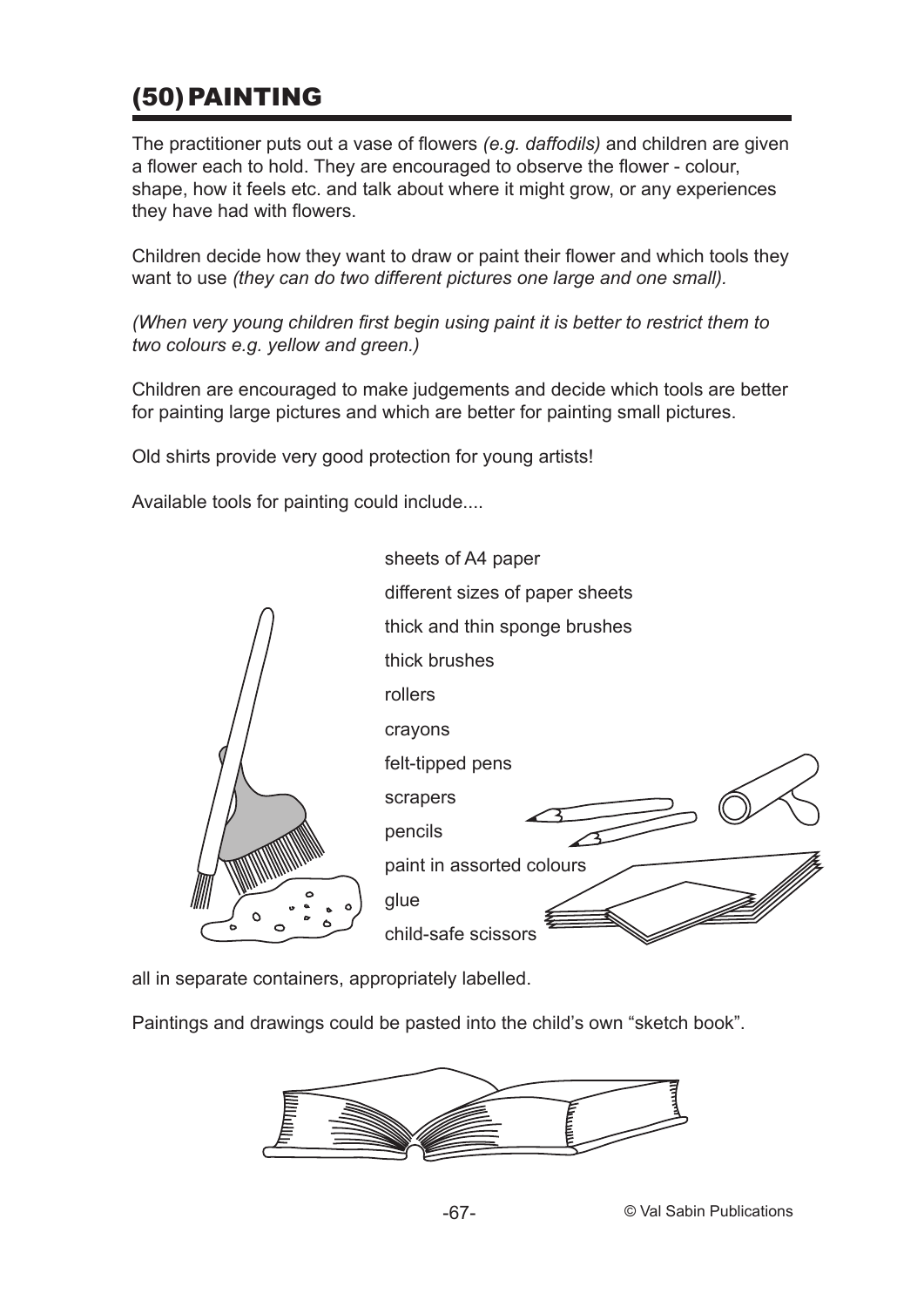## (71)THROWING AT, INTO, OR OVER A TARGET

More success will be achieved initially if children use beanbags / quoits / koosh balls to throw as these pieces of equipment will generally land and stay in approximately the same place.

Target-throwing with a ball can sometimes lead to frustration because the ball keeps running away!

(i) Children can stand behind one line painted on the play area and aim a beanbag to land over another line in the play-space..



(ii) They can aim into "ladders "or "snakes" or "faces" painted on the floor of the play area.





(iii) Children can make a "barrier" e.g. skittles with a cane across and throw the beanbag over the barrier. To make this activity harder they can throw the beanbag over the barrier to land in a hoop on the other side.



- (iv) Children can aim at a target painted on the wall or into a hoop leaning against the wall.
- (v) Children can aim at a skittle or into a target of their own making.
- (vi) Children can paint the outside of a cardboard box and use that for a target to throw into.



- (vii) Quoits can be thrown to "hoop-la" over a skittle.
- (viii) Quoits can be thrown to land like a bulls-eye in the middle of a hoop etc.

All these aiming activities could be performed individually or with partners learning to take turns and "share".